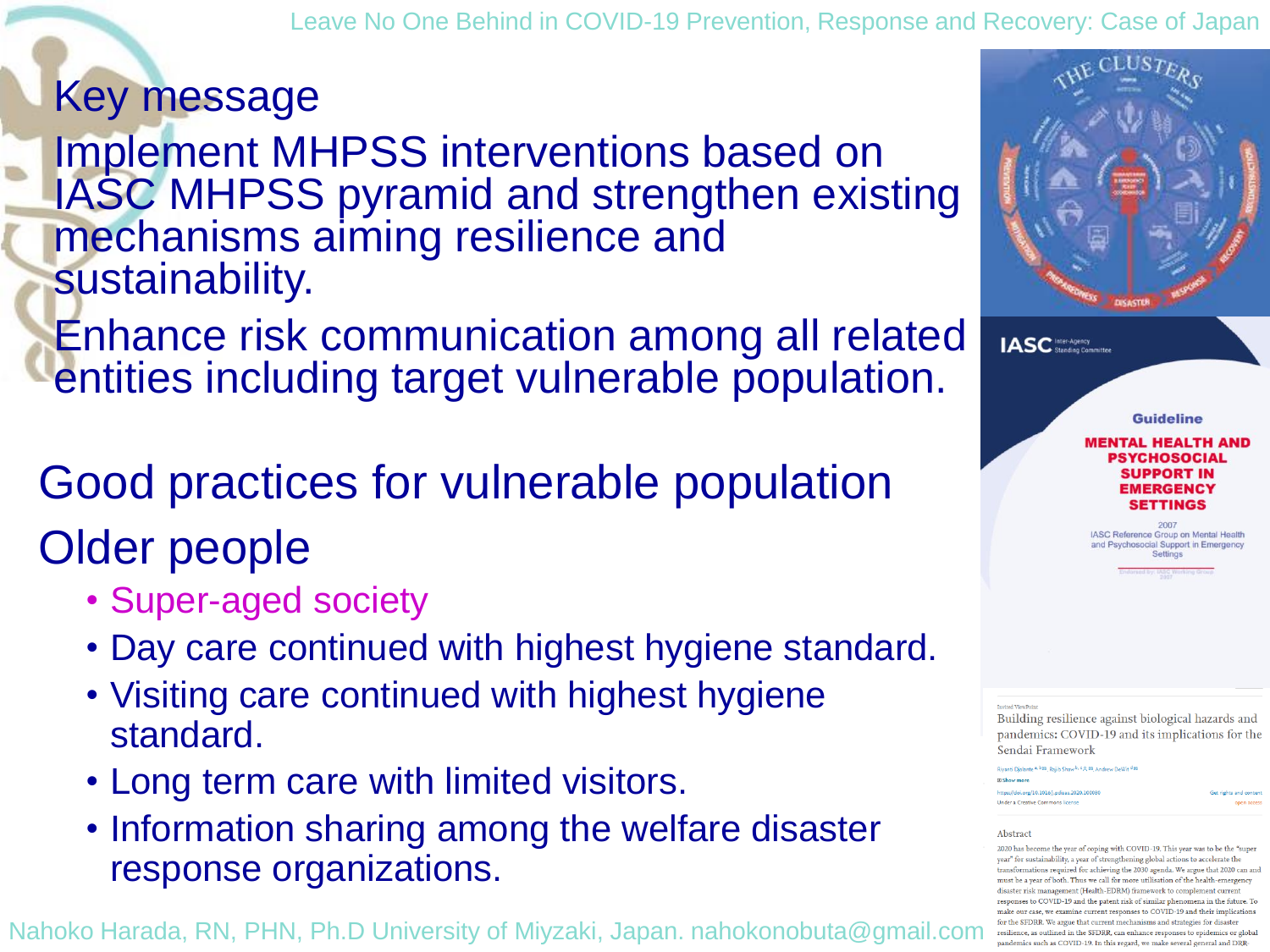## Women

- Increased in domestic labor and IPV risk per working at home
- 47% single mothers concerned decreased income (figure 1)
- Food distribution for single mother house holds: Good eats food distribution (e.g. Good Neighbors Japan)
- Continue to open public and private IPV hotlines

# Low SES households

• Micro loan with no interests (managed by municipal welfare councils)

## Children

- Prolonged school closure
- 961 Children's voice delivered to the parliament, MoH and MoE (conducted by Save the Children Japan)
	- 20% feeling isolated
	- 30% wanting to go out
	- 18.1% fear of infection
	- 15.3% unable to concentrate study
- Development of COVID19 lecture materials for students: including stress check and psychoeducation based on WHO/UNICEF/IFRC recommendations.

Nahoko Harada, RN, PHN, Ph.D University of Miyzaki, Japan. nahokonobuta@gmail.com



COVID-19: IFRC, UNICEF and WHO issue guidance to protect children and support safe school operations

uidance includes practical actions and checklists for ministrators, teachers, parents and children